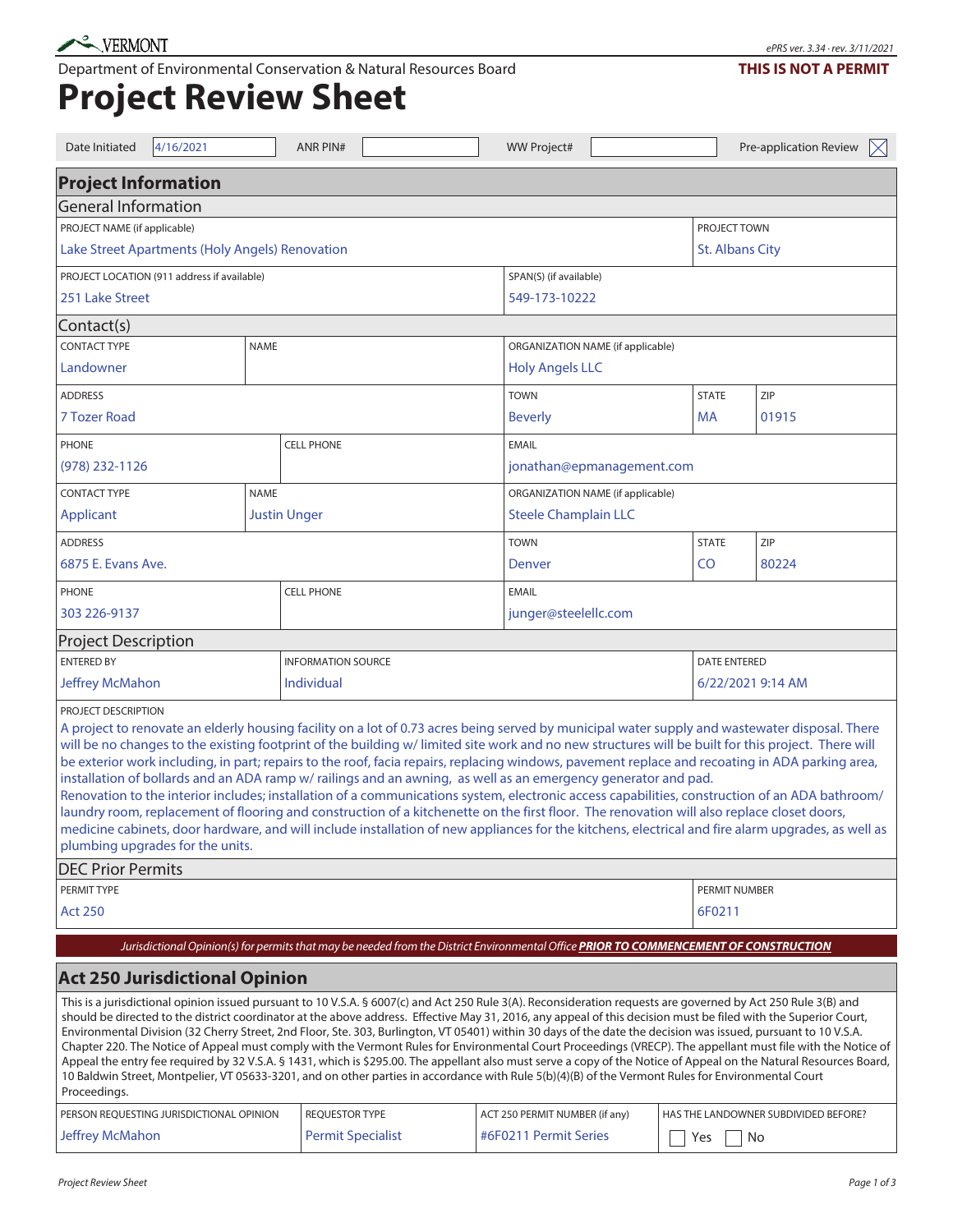| VERMONT                                                                                                                                                                                                                                                                                                                                                                                                                                                                                                                                                                                                                                                                                                                                                                                                                     | ePRS ver. 3.34 · rev. 3/11/2021                                                                                                                                                                    |  |  |  |  |  |  |
|-----------------------------------------------------------------------------------------------------------------------------------------------------------------------------------------------------------------------------------------------------------------------------------------------------------------------------------------------------------------------------------------------------------------------------------------------------------------------------------------------------------------------------------------------------------------------------------------------------------------------------------------------------------------------------------------------------------------------------------------------------------------------------------------------------------------------------|----------------------------------------------------------------------------------------------------------------------------------------------------------------------------------------------------|--|--|--|--|--|--|
| TYPE OF PROJECT (check all that apply)                                                                                                                                                                                                                                                                                                                                                                                                                                                                                                                                                                                                                                                                                                                                                                                      |                                                                                                                                                                                                    |  |  |  |  |  |  |
| Commercial<br>Residential<br>Agricultural                                                                                                                                                                                                                                                                                                                                                                                                                                                                                                                                                                                                                                                                                                                                                                                   | State<br>Federal<br>Municipal                                                                                                                                                                      |  |  |  |  |  |  |
| IS AN ACT 250 PERMIT REQUIRED?                                                                                                                                                                                                                                                                                                                                                                                                                                                                                                                                                                                                                                                                                                                                                                                              | <b>COPIES SENT TO STATUTORY PARTIES?</b>                                                                                                                                                           |  |  |  |  |  |  |
| $\times$ Yes<br>No                                                                                                                                                                                                                                                                                                                                                                                                                                                                                                                                                                                                                                                                                                                                                                                                          | Yes<br>No                                                                                                                                                                                          |  |  |  |  |  |  |
| <b>BASIS FOR DECISION</b><br>The project as proposed constitutes a "material change to a permitted development or subdivision" pursuant to Act 250 Rule 34(A), therefore<br>an Act 250 permit amendment is required. Administrative Amendment permit #6F0211-1B was issued for the project on May 27, 2021.                                                                                                                                                                                                                                                                                                                                                                                                                                                                                                                 |                                                                                                                                                                                                    |  |  |  |  |  |  |
| <b>DISTRICT COORDINATOR SIGNATURE</b>                                                                                                                                                                                                                                                                                                                                                                                                                                                                                                                                                                                                                                                                                                                                                                                       | Josh Donabedian, Districts 5, 6, & 9 Coordinator VERMONT                                                                                                                                           |  |  |  |  |  |  |
| 2021.06.21<br>19:55:56 -04'00'                                                                                                                                                                                                                                                                                                                                                                                                                                                                                                                                                                                                                                                                                                                                                                                              | [phone] 802-476-0186<br>[email] joshua.donabedian@vermont.gov<br><b>Natural Resources Board</b><br>Districts 5, 6, and 9 Environmental Commissions<br>10 Baldwin Street, Montpelier, VT 05633-3201 |  |  |  |  |  |  |
| Wastewater System & Potable Water Supply Permit Jurisdictional Opinion                                                                                                                                                                                                                                                                                                                                                                                                                                                                                                                                                                                                                                                                                                                                                      |                                                                                                                                                                                                    |  |  |  |  |  |  |
| IS A WASTEWATER SYSTEM & POTABLE WATER SUPPLY PERMIT/APPROVAL REQUIRED?                                                                                                                                                                                                                                                                                                                                                                                                                                                                                                                                                                                                                                                                                                                                                     | PERMIT NOT REOUIRED?                                                                                                                                                                               |  |  |  |  |  |  |
| Permit application currently under review<br>Yes                                                                                                                                                                                                                                                                                                                                                                                                                                                                                                                                                                                                                                                                                                                                                                            | <b>Boundary Line Adjustment</b><br>Home Occupation                                                                                                                                                 |  |  |  |  |  |  |
| Permit issued on<br>$\boxtimes$ No                                                                                                                                                                                                                                                                                                                                                                                                                                                                                                                                                                                                                                                                                                                                                                                          | Clean Slate<br>Notice of Permit Requirement                                                                                                                                                        |  |  |  |  |  |  |
| <b>BASIS FOR DECISION</b><br>No increase in flow and no changes to existing water and wastewater lines.                                                                                                                                                                                                                                                                                                                                                                                                                                                                                                                                                                                                                                                                                                                     |                                                                                                                                                                                                    |  |  |  |  |  |  |
| REGIONAL OFFICE STAFF SIGNATURE                                                                                                                                                                                                                                                                                                                                                                                                                                                                                                                                                                                                                                                                                                                                                                                             | WERMONT<br><b>Allison Lowry, Assistant Regional Engineer</b>                                                                                                                                       |  |  |  |  |  |  |
| 2021.04.19                                                                                                                                                                                                                                                                                                                                                                                                                                                                                                                                                                                                                                                                                                                                                                                                                  | [phone] 802-557-7532 [email] allison.lowry@vermont.gov<br><b>Department of Environmental Conservation</b>                                                                                          |  |  |  |  |  |  |
| 08:46:00 -04'00'                                                                                                                                                                                                                                                                                                                                                                                                                                                                                                                                                                                                                                                                                                                                                                                                            | Drinking Water & Groundwater Protection Division - Essex Regional Office<br>111 West Street, Essex junction, VT 05452                                                                              |  |  |  |  |  |  |
|                                                                                                                                                                                                                                                                                                                                                                                                                                                                                                                                                                                                                                                                                                                                                                                                                             | The following are preliminary, non-binding determinations made by DEC Permit Specialists identifying other permits that may be needed                                                              |  |  |  |  |  |  |
|                                                                                                                                                                                                                                                                                                                                                                                                                                                                                                                                                                                                                                                                                                                                                                                                                             | <b>PRIOR TO COMMENCEMENT OF CONSTRUCTION</b>                                                                                                                                                       |  |  |  |  |  |  |
| <b>SPECIAL WETLANDS DISCLAIMER</b><br>A desktop review cannot definitively confirm the presence or absence of a wetland in or within fifty feet of your project site. This review sheet is the result of a<br>desktop review that included reviewing the project site with these mapping tools available at https://anr.vermont.gov/maps. Many wetlands do not appear on<br>these maps. You are advised to review the site on the ground for wetlands, regardless of whether this box is checked or not (https://dec.vermont.gov/<br>watershed/wetlands/what/quide). To confirm the presence/absence of wetlands, contact a qualified environmental consultant (https://dec.vermont.gov/<br>watershed/wetlands/what/id/wetland-consultant-list) or the State Wetlands Program (https://dec.vermont.gov/watershed/wetlands). |                                                                                                                                                                                                    |  |  |  |  |  |  |
| Preliminary, Non-binding Determination of the Applicability of Other State Permits<br>Note: Fact Sheet numbers below refer to permit fact sheets available at: http://dec.vermont.gov/permits/handbook/info-sheets                                                                                                                                                                                                                                                                                                                                                                                                                                                                                                                                                                                                          |                                                                                                                                                                                                    |  |  |  |  |  |  |
|                                                                                                                                                                                                                                                                                                                                                                                                                                                                                                                                                                                                                                                                                                                                                                                                                             |                                                                                                                                                                                                    |  |  |  |  |  |  |
| Agency of Natural Resources - Department of Environmental Conservation                                                                                                                                                                                                                                                                                                                                                                                                                                                                                                                                                                                                                                                                                                                                                      |                                                                                                                                                                                                    |  |  |  |  |  |  |
| WASTE MANAGEMENT & PREVENTION DIVISION                                                                                                                                                                                                                                                                                                                                                                                                                                                                                                                                                                                                                                                                                                                                                                                      |                                                                                                                                                                                                    |  |  |  |  |  |  |
| <b>Demolition Waste</b>                                                                                                                                                                                                                                                                                                                                                                                                                                                                                                                                                                                                                                                                                                                                                                                                     |                                                                                                                                                                                                    |  |  |  |  |  |  |
| Contact: Jim Surwillo                                                                                                                                                                                                                                                                                                                                                                                                                                                                                                                                                                                                                                                                                                                                                                                                       | Email: james.surwilo@vermont.gov<br>Phone: 802-522-5056                                                                                                                                            |  |  |  |  |  |  |
| Department of Public Safety                                                                                                                                                                                                                                                                                                                                                                                                                                                                                                                                                                                                                                                                                                                                                                                                 |                                                                                                                                                                                                    |  |  |  |  |  |  |
| $\boxtimes$ Construction Permit Fire Prevention, Electrical, Plumbing, Accessibility (ADA) [Fact Sheets #49, 50, 50.1, & 50.2]                                                                                                                                                                                                                                                                                                                                                                                                                                                                                                                                                                                                                                                                                              |                                                                                                                                                                                                    |  |  |  |  |  |  |
| $\boxtimes$ Williston:<br>802-879-2300                                                                                                                                                                                                                                                                                                                                                                                                                                                                                                                                                                                                                                                                                                                                                                                      |                                                                                                                                                                                                    |  |  |  |  |  |  |
| Department of Health                                                                                                                                                                                                                                                                                                                                                                                                                                                                                                                                                                                                                                                                                                                                                                                                        |                                                                                                                                                                                                    |  |  |  |  |  |  |
| Program for Asbestos Control & Lead Certification [Fact Sheets #54, 55, & 55.1]                                                                                                                                                                                                                                                                                                                                                                                                                                                                                                                                                                                                                                                                                                                                             |                                                                                                                                                                                                    |  |  |  |  |  |  |
| Phone: 802-863-7220                                                                                                                                                                                                                                                                                                                                                                                                                                                                                                                                                                                                                                                                                                                                                                                                         |                                                                                                                                                                                                    |  |  |  |  |  |  |
| Vermont Energy Code Assistance Center                                                                                                                                                                                                                                                                                                                                                                                                                                                                                                                                                                                                                                                                                                                                                                                       |                                                                                                                                                                                                    |  |  |  |  |  |  |
| Vermont Building Energy Standards [ Fact Sheet #47.2 ]<br>IXI<br>Contact: Kelly Launder                                                                                                                                                                                                                                                                                                                                                                                                                                                                                                                                                                                                                                                                                                                                     | Email: kelly.launder@vermont.gov<br>Phone: 802-828-4039                                                                                                                                            |  |  |  |  |  |  |